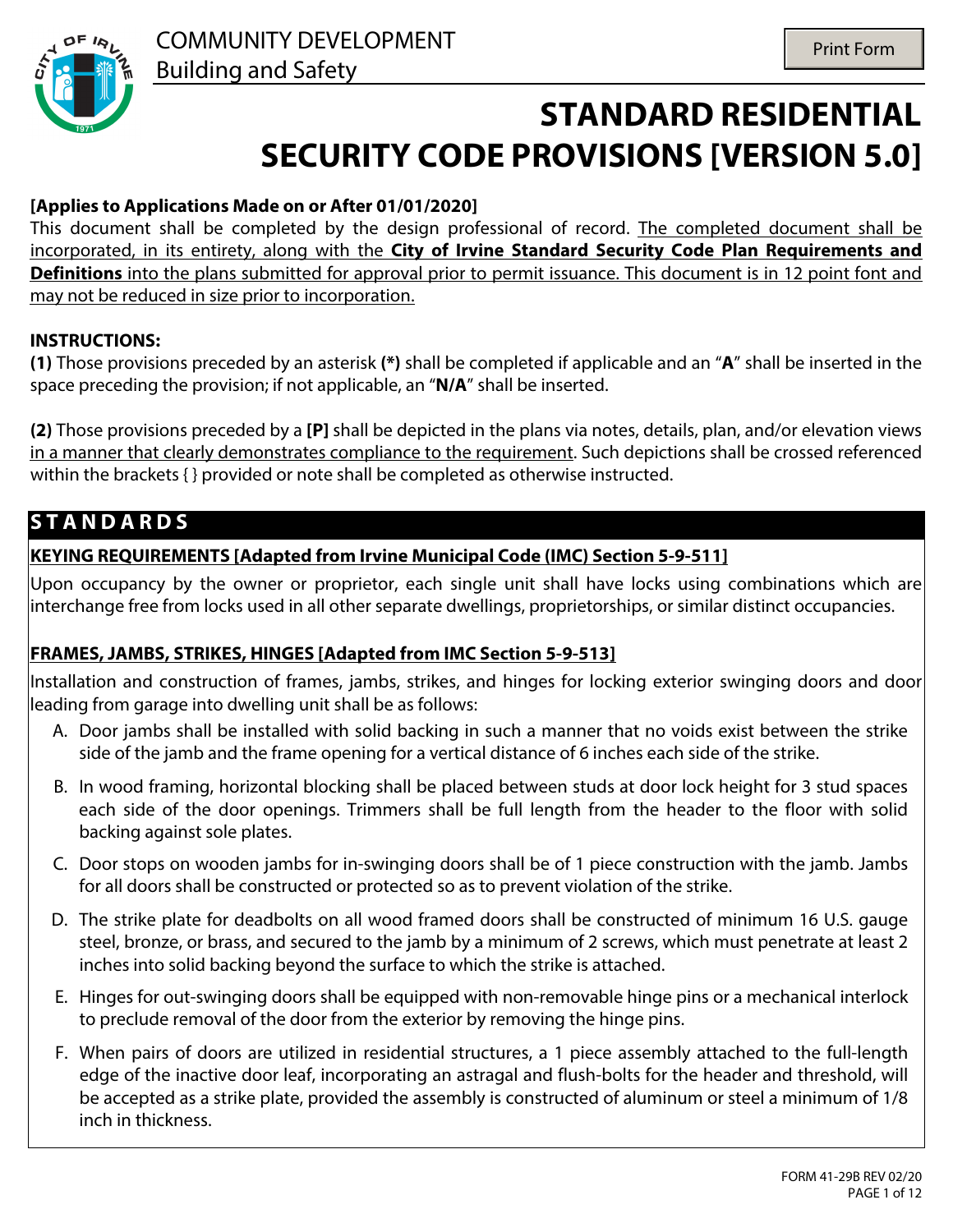G. All exterior doors equipped with lever-handled locking devices which operate the deadbolt shall have thresholds designed and installed so as to prevent the passing of rigid materials between the door and threshold to the interior.

#### $\boxed{\blacksquare}$  (\*) STANDARDS FOR LOUVERED WINDOWS [Ref. IMC Section 5-9-514]

**[P]** Louvered windows shall not be utilized if any portion of it is within 8 feet vertically or 6 feet horizontally from any exterior accessible surface or any adjoining roof, balcony, landing, stair tread, platform, or similar structure. {*Ref. elevation views, window schedule*

#### **(\*) STANDARDS FOR GARAGE DOORS: ROLLING OVERHEAD, SOLID OVERHEAD [Ref. IMC Section 5-9-515]**

- A. Wood doors shall have panels a minimum of 5/16 inch in thickness with the locking hardware being attached to the support framing.
- B. Aluminum doors shall be a minimum thickness of 0.0215 inches and riveted together a minimum of 18 inches on center along the outside seams. There shall be a full width horizontal beam attached to the main door structure which shall meet the pilot, or pedestrian access, door framing within 3 inches of the strike area of the pilot or pedestrian access door.
- C. Fiberglass doors shall have panels a minimum density of 6 ounces per square foot from the bottom of the door to a height of 7 feet. Panels above 7 feet and panels in residential structures shall have a density not less than 5 ounces per square foot.
- D. Doors utilizing a cylinder lock shall have a minimum 5 pin tumbler operation with the locking bar or bolt extending into the receiving guide a minimum of 1 inch.
- E. Doors that exceed 16 feet in width shall have 2 lock receiving points; or, if the door does not exceed 19 feet, a single bolt may be used if placed in the center of the door with the locking point located either at the floor or door frame header; or, torsion spring counterbalance-type hardware may be used.
- F. Except in a residential building, doors secured by electrical operation shall have a keyed-switch to open the door when in a closed position, or by a signal locking device.
- G. Doors with slide bolt assemblies shall have frames a minimum of 0.120 inches in thickness, with a minimum bolt diameter of 1/2 inch and protrude at least 1 1/2 inches into the receiving guide. A bolt diameter of 3/8 inch may be used in a residential building. The slide bolt shall be attached to the door with non-removable bolts from the outside. Rivets shall not be used to attach slide bolt assemblies.

#### **STANDARDS FOR EXTERIOR DOORS & OPENINGS [Ref. IMC Section 5-9-516]**

Except for vehicular access doors, all exterior swinging doors of any residential building and garages, including the door leading from the garage area into the dwelling unit shall be equipped as follows:

- A. **[P]** All wood doors shall be of solid core construction with a minimum thickness of 1 3/4 inches, or with panels not less than 9/16 inch thick. **Ref.** {R*ef. plans and/or door schedule -*
- B. A single or double door shall be equipped with a single cylinder deadbolt lock. The bolt shall have a minimum projection of 1 inch and be constructed so as to repel cutting tool attack. The deadbolt shall

}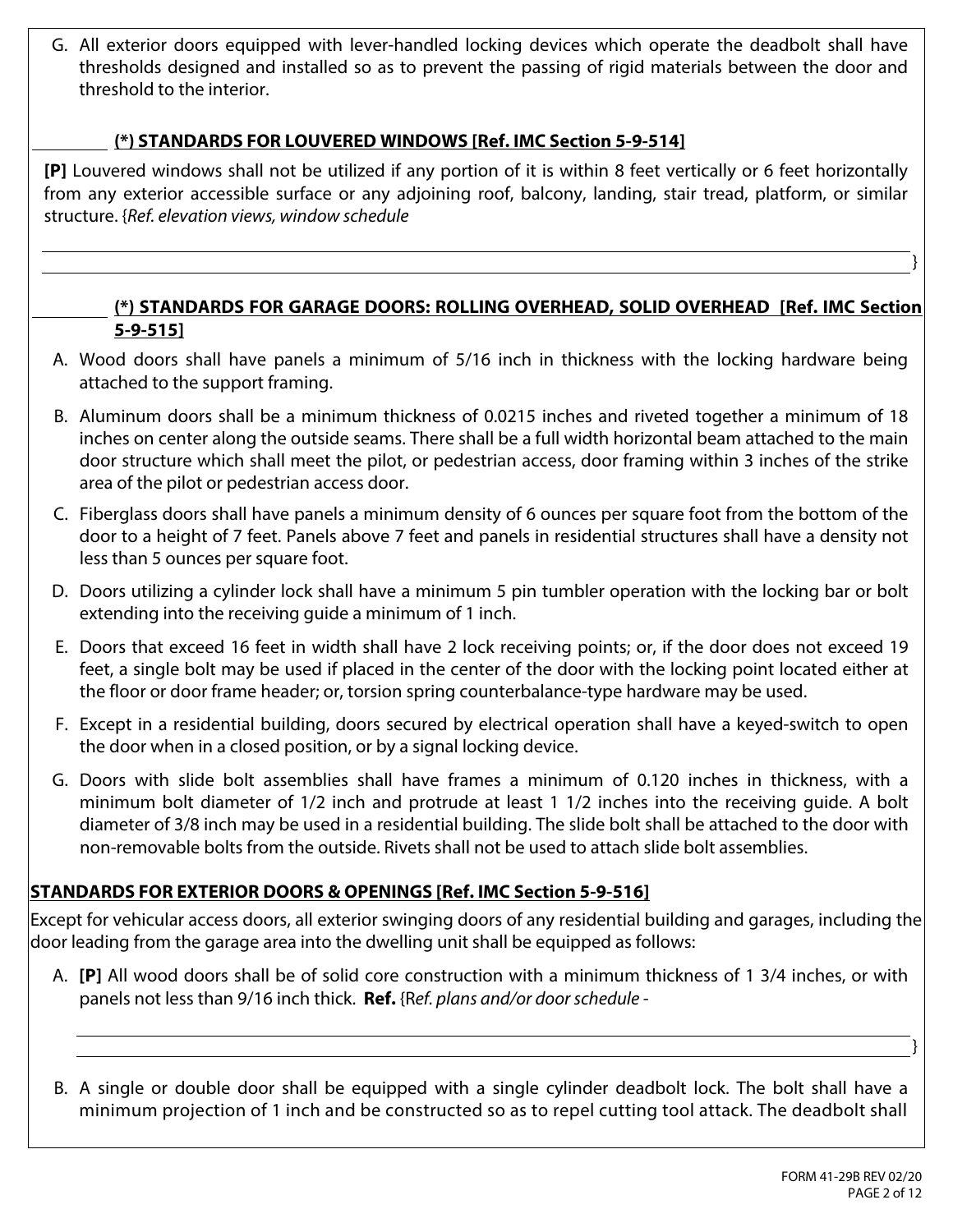have an embedment of at least 3/4 inch into the strike receiving the projected bolt. The cylinder shall have a cylinder guard, a minimum of 5 pin tumblers, and shall be connected to the inner portion of the lock by connecting screws of at least 1/4 inch in diameter.

- C. The inactive leaf of double door(s) shall be equipped with metal flush bolts having a minimum embedment of 5/8 inch into the head and threshold of the door frame.
- D. **[P]** Glazing in exterior doors, or within 40 inches of any locking mechanism, shall be of fully tempered glass or rated burglary resistant glazing. **Ref.** {*Ref. plans and/or window schedule or note: No glazing in exterior doors or within 40 inches of any locking mechanism -*
- E. Except where clear vision panels are installed, all front exterior doors shall be equipped with a wide-angle (180 degrees) door viewer.
- F. Dutch-type doors shall have a deadbolt on the upper and lower half, both engaging the door frame.

### **STANDARDS FOR ADDRESSING AND SITE MAPPING [Ref. IMC Section 5-9-516]**

- **(\*)** Single-family residential buildings shall display a street address number conforming to the following specifications:
	- A. **[P]** Numerals shall be located where they are clearly visible from the street on which they are addressed or when blocked from view by another building, visible from the approach. Numerals shall be of a color contrasting to the background to which they are affixed, have a San Serif font with a stroke weight of medium to bold or approved equivalent font which is clearly legible. Method of attachment shall not include the use of 2-sided tape or any material not resistant to weather conditions. **Ref.** {*Ref. elevation views -*
	- B. **[P]** Numerals shall be no less than 4 inches in height and illuminated during the hours of darkness. The numerals and light source shall be contained within a single, weather-resistant fixture. The light source shall be provided with an uninterruptible A.C. power source or controlled only by a photoelectric device. Battery operated units are prohibited. Nothing in this section shall preclude the requirement for circuit protection devices where applicable. **Ref.** {*Ref. elevation views and applicable notes and/or details -*
	- C. **[P]** Buildings farther than 75 feet from the center line of the addressed street, or where at least two homes are accessed off the same driveway or common area walkway, shall, in addition to the illuminated address fixture, provide a wayfinding sign designed as follows:
		- 1. A sign shall be placed, when possible, on the right side of the driveway or common area roadway or pedestrian entrance, at a height between 24 inches and 42 inches. Landscaping at full maturity or by cars parked on the street shall not obstruct such additional addressing; or,
		- 2. A pole sign, the same height as a standard City street sign, placed at the entrance to the driveway servicing the homes.

}

}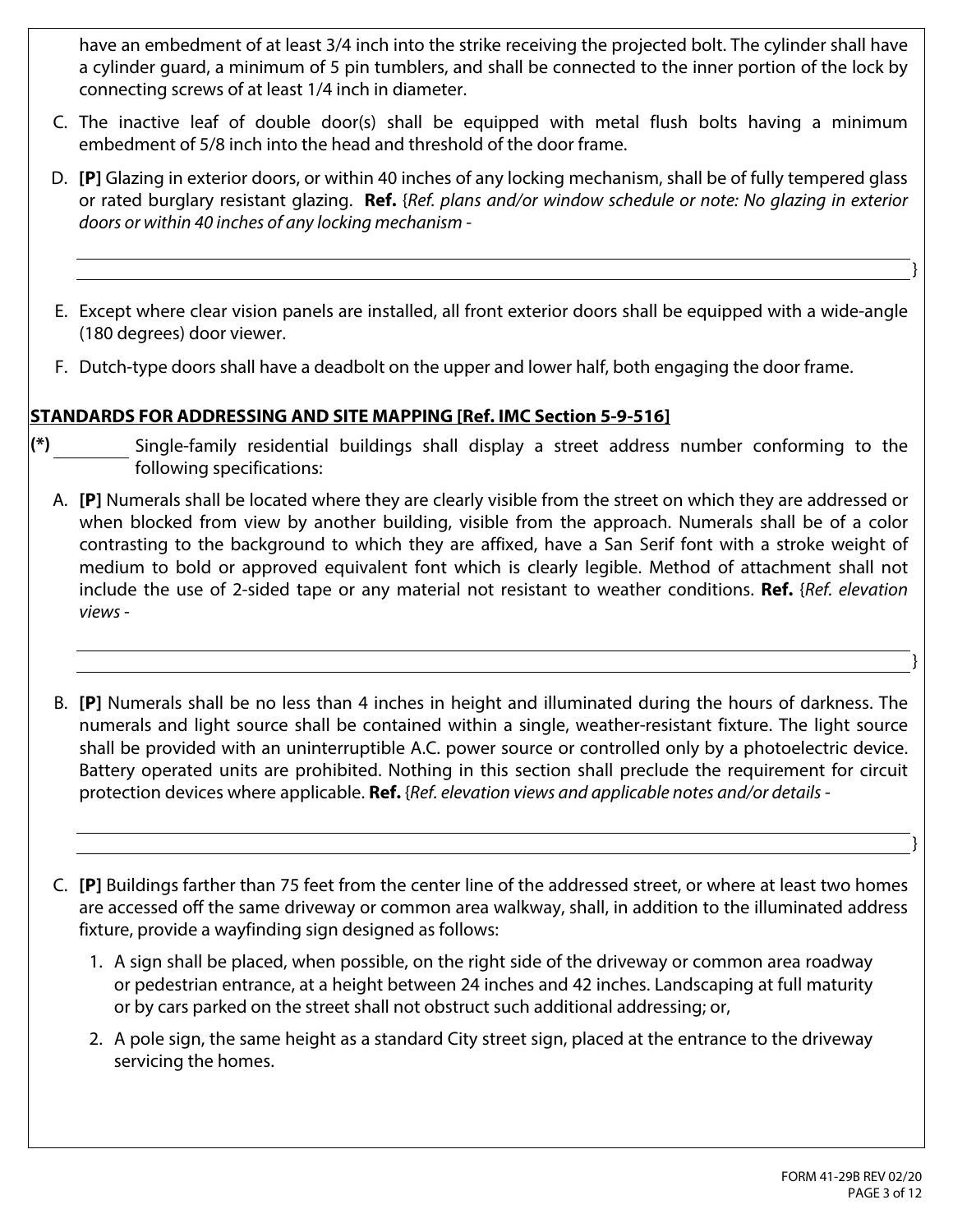- 3. Signs shall have minimum three-inch high numerals, and include the address numbers of each home or the range of numbers may be used when there are multiple buildings instead of listing individual address numbers. When the range of addresses are listed, then it must be noted if all numbers are even or odd based upon existing or potential addressing on the opposite side of the addressed street, with the word "even" or "odd" incorporated into the sign. **Ref.** {*Ref. plans, or note: This provision not applicable -*
- D. **[P]** Any building which affords vehicular access to the rear through a public or private alley shall display, in a clearly visible location, an address number a minimum of 4 inches in height. **Ref.** {*Ref. elevations or note: This provision not applicable -*
- E. **[P]** Residential Accessory Dwelling Units (ADU) shall display a street address number, and unit number (when applicable) conforming to the following:
	- 1. An illuminated ADU address sign shall be provided on the wall adjacent to the separate exterior entrance. Sign copy shall use numerals and letters no less than four inches in height and contain street address number and unit number (when applicable). lf using a unit number, it shall be preceded by the word "unit." The wall sign shall be mounted a maximum of one foot away from the entry door and at a height between five to six feet above the surrounding ground level or finish floor if on second floor.
	- 2. Numerals and letters shall be illuminated during the hours of darkness with a light source contained within a single, weather-resistant fixture. The light source shall be provided with an uninterruptible A.C. power source or controlled only by a photoelectric device. Battery operated units are prohibited. Nothing in this section shall preclude the requirement for circuit protection devices where applicable.
	- 3. Numerals and letters shall be in a Sans Serif font with a stroke weight of medium to bold, or an approved equivalent font which is clearly legible.
	- 4. The primary dwelling unit illuminated address sign shall be replaced to include the ADU address. Sign copy shall use numerals and letters no less than four inches in height and contain street address number, and unit number (when applicable) and conform to the following:
		- a. Top row for primary dwelling unit: address number and unit number (when applicable).
		- b. Second row for ADU: address number and unit number (when applicable) and general location of ADU in relationship to primary building using a highly visible directional arrow, at least six inches length, pointing to the path of travel to the ADU.
		- c. lf using a unit number, it shall be preceded by the word "unit".
		- d. Additional information may be required depending upon building configuration and orientation to the addressed street.
	- 5. Address sign for primary and ADU shall be in place after issuance of a building permit and prior to construction. **Ref.** {*Ref. plans, elevations, and details or note: This provision not applicable*

}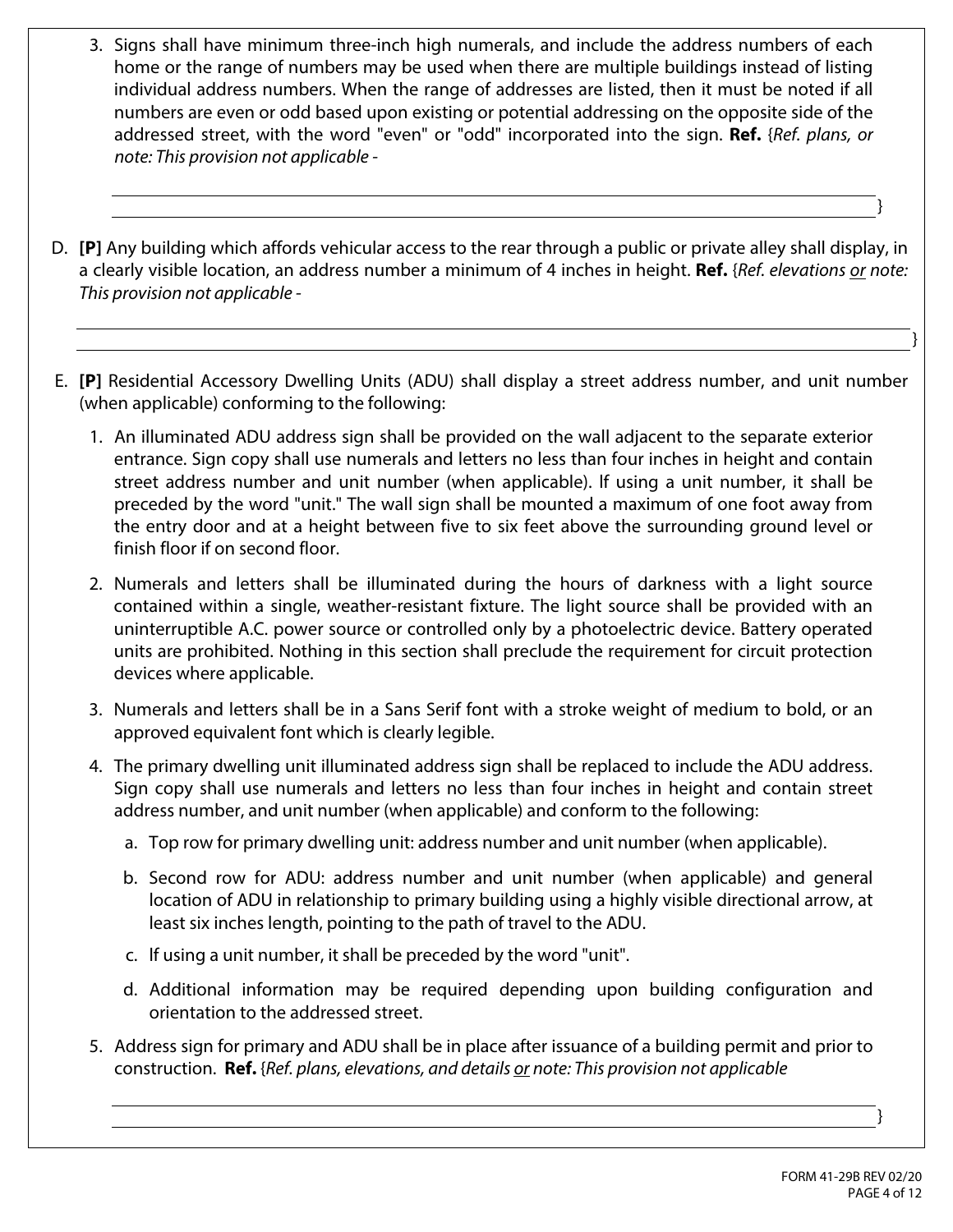- F. **[P]** There shall be positioned, at each entrance of a tract of 20 or more residences constructed on private streets, but using a single public street name and address, an illuminated diagrammatic representation of the complex which depicts the location of the viewer and the unit designations within the complex. It shall be lighted during the hours of darkness utilizing a light source which is constructed of weather and vandal resistant materials and provided with an uninterrupted power source or controlled by a photoelectric device. Nothing in this section shall preclude the requirement for circuit protection devices where applicable. **Ref.** {*Ref. plans, elevations, and details or note: This provision not applicable -*
- **(\*)** Multiple family buildings and attached condominiums shall display a street address number conforming to the following specifications. (Note: Dual signage may be required to meet accessibility requirements of the California Building Code including but not limited to mounting height, size, font, braille, and tactile standards):
	- A. **[P]** Each individual unit within the complex shall display a prominent identification number at the main dwelling entry door, but not on the entry door, of a contrasting color to the background to which it is affixed and clearly visible to approaching vehicles and/or pedestrians. Size and design shall conform to the following:
		- 1. Minimum 4 inches in height; or
		- 2. Minimum 2 inches in height if the entry door is located within a fully enclosed corridor; or
		- 3. Minimum 2 inches in height if, from the interior of the building common space area, the sight line to the entry door from any approach does not exceed 50 feet.
		- 4. Numerals shall be in a Sans Serif font with a stroke weight of regular to medium, or an approved equivalent font which is clearly legible. **Ref.** {*Ref. elevation views and applicable notes and/or details -*
	- B. **[P]** Numerals shall be located within 1 foot of the door frame and illuminated during the hours of darkness. The numerals and light source shall be contained with a single, weather-resistant fixture. The light source shall be provided with an uninterruptible A.C. power source or controlled only by a photoelectric device. Nothing in this section shall preclude the requirement for circuit protection devices where applicable. Battery operated units are prohibited. An illuminated fixture is not required when the address number can be lighted by an area lighting as required in **Standards for Lighting** below regarding walkways and doors. **Ref.** {*Ref. elevation views and applicable notes and/or details -*
	- C. **[P]** For buildings containing 10 or more units, each side which affords vehicle and/or pedestrian access, the primary address number or range of primary address numbers within the building and range of unit numbers within the building where a multi-building complex has 1 primary address number shall be displayed. If the building has vehicle or pedestrian access from an adjacent street not associated with the building addressing, then in addition to the address numbers, the addressed street name must also be displayed. Numerals and any lettering shall be a minimum of 8 inches in height. The font used shall be Sans Serif with a stroke weight of medium to bold, or an approved equivalent font which is clearly legible. Such numerals and any lettering shall be of contrasting color to the background to which they are

}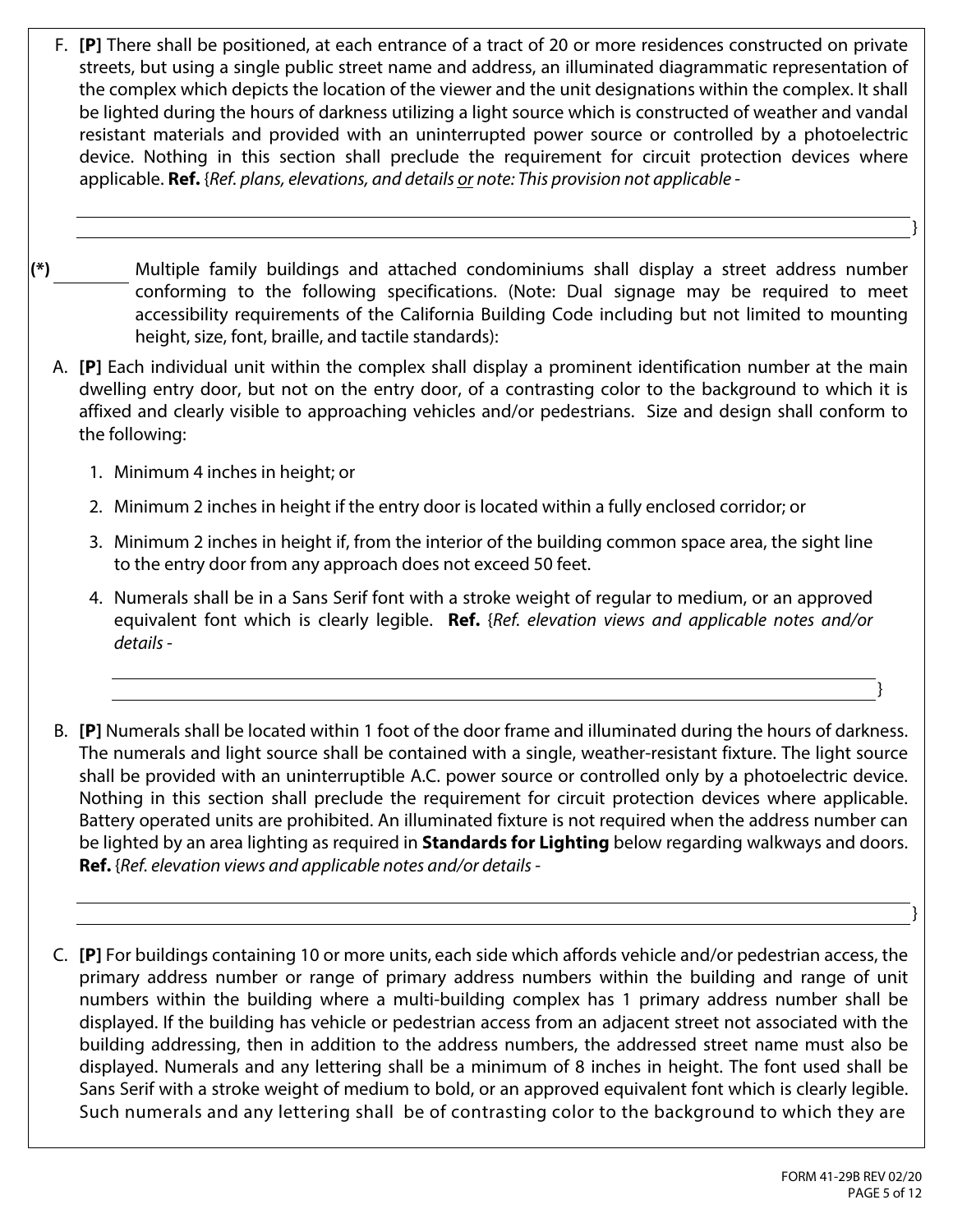attached, and mounted not less than 10 feet nor more than 20 feet from ground level. Addressing shall be clearly illuminated during the hours of darkness with an uninterruptible A.C. power source or controlled only by a photoelectric device, which may be the common area site lighting. Building landscaping at full maturity shall not obstruct visibility to the numerals. Monument signs may be used wherein the sign copy shall be no less than 2 feet from ground level and not obstructed by landscaping at full maturity or by parked cars. Numerals shall be at least 3 inches in height using a Sans Serif font with a stroke weight of medium to bold, or an approved equivalent font which is clearly legible. **Ref.** {*Ref. elevation views and applicable notes and/or details -* 

- D. **[P]** Multiple family complexes and detached condominiums where all unit address numbers are not visible from the addressed public or private street and with more than 1 building shall provide vehicle directional signage from point of entry onto the property to each building parking area and/or building entrance and at all decision making locations along walkways. Signs shall display building addresses or unit number range, and be located at the complex entry and at all turning points along the route to a building entrance or parking area. Range of addresses shall note if all numbers are odd or even based upon existing or potential address sequencing conflicts on the opposite side of the addressed street, with the word "even" or "odd" in minimum 1 1/2 inch high letters. Signs shall contain directional arrows and street name, if the complex has more than 1 addressed street, in minimum 1 1/2 inch high letters. Numerals shall be no less than 2 feet from ground level and not obstructed by building landscaping at full maturity or by parked cars. Numerals shall be at least 3 inches in height using a Sans Serif font with a stroke weight of medium to bold, or an approved equivalent font which is clearly legible. **Ref.** {*Ref. plans, elevations, and applicable notes and/or details or note: This provision not applicable -*
- E. **[P]** There shall be positioned, at each vehicle entrance of a multiple family dwelling complex with more than two buildings, an illuminated diagrammatic representation of the complex, which depicts the location of the viewer and the unit designations within the complex. The diagram shall be of a size clearly readable from a distance of at least ten feet. lt shall be lighted with a minimum maintained 2.0 footcandles of light on the surface of the sign during the hours of darkness, utilizing a light source, constructed of weather- and vandal-resistant materials, and provided with an uninterruptible A.C. power source or controlled by a photoelectric device. Battery operated units are prohibited. Nothing in this section shall preclude the requirement for circuit protection devices where applicable. **Ref.** {*Ref. plans, elevations, and applicable notes and/or details or note: This provision not applicable -*
- F. **[P]** There shall be positioned, at each common area pedestrian entrance, for the public and tenants, of a multi-family dwelling complex having buildings that are at least four stories in height, an illuminated diagrammatic representation of the complex, which depicts the location of the viewer and the unit designations within the complex. The diagram shall be of a size clearly readable from a distance of five feet. It shall be lighted with a minimum maintained 2.0 foot-candles of light on the surface of the sign during the hours of darkness, utilizing a light source, constructed of weather- and vandal-resistant materials, and provided with an uninterruptible A.C. power source or controlled by a photoelectric device. Battery operated units are prohibited. Nothing in this section shall preclude the requirement for circuit protection devices where applicable.

}

}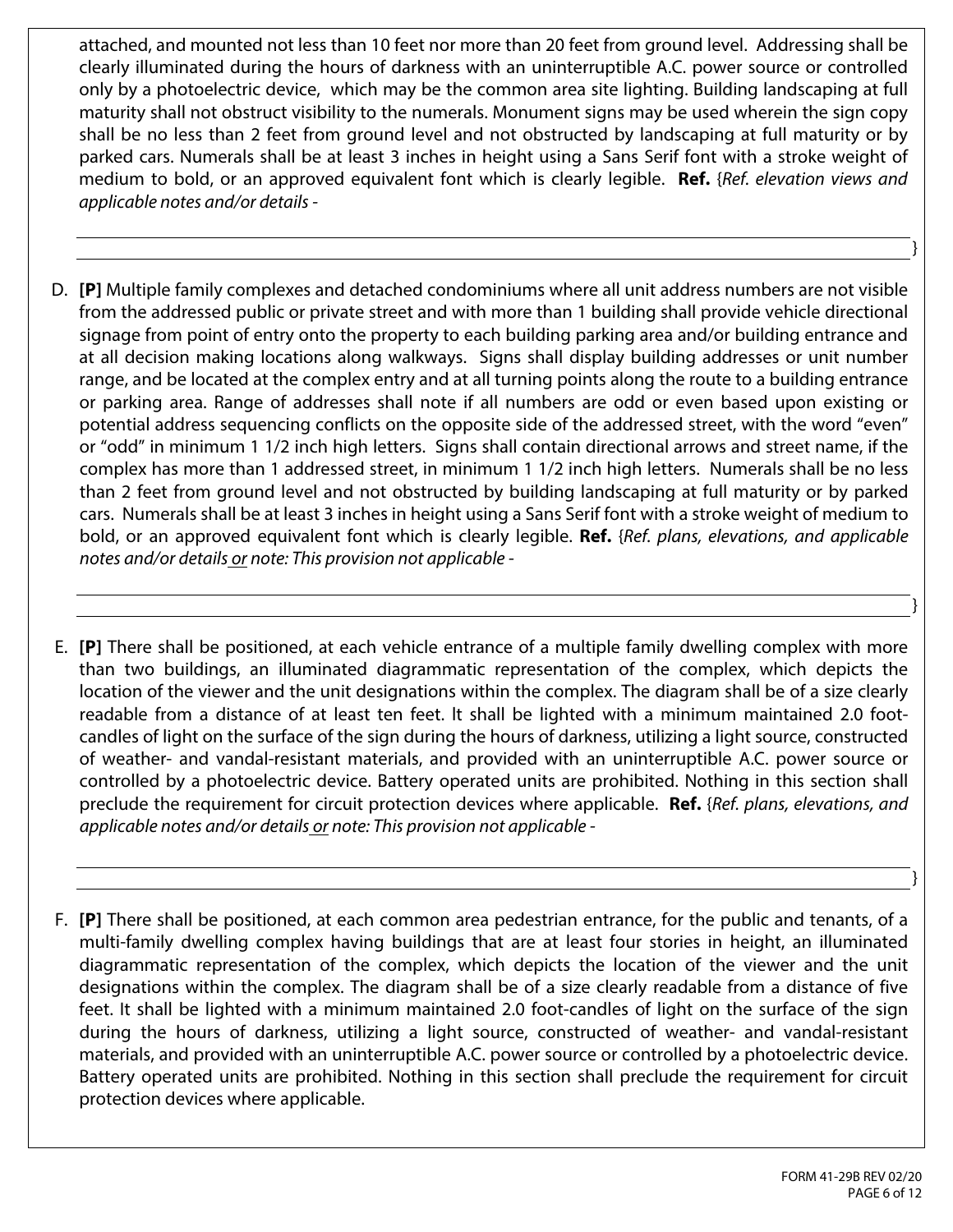**Ref.** {*Ref. plans, elevations, and applicable notes and/or details or note: This provision not applicable -* 

- **[P]** Pedestrian directional signage shall be provided for multifamily complexes and detached condos to G. guide persons to dwelling units and amenities (pool, recreation areas, active courtyards, offices) within and around buildings, and be posted at all decision-making locations, including: entrances, elevators, stair landings, and walkway intersections. Signage shall include the street name if more than one street name applies to the complex and be so positioned such that text and numerals are mounted between four and six feet in height, clearly illuminated by dedicated or common area lighting, and not obstructed by landscaping at full maturity. Numerals and lettering shall be at least three inches in height using a Sans Serif font with a stroke weight of medium to bold, or an approved equivalent font which is clearly legible. **Ref.** {*Ref. plans, elevations, and applicable notes and/or details or note: This provision not applicable -*
- H. A Wayfinding Plan shall be developed indicating the following:
	- 1. Location and wording of directional signage for vehicles and pedestrians;
	- 2. Location of building address numbers;
	- 3. Landscaping details for areas near any signage or address numbers, including elevation showing trees near exterior address numbers;
	- 4. Unit address numbers on each floor.
	- 5. The plan shall include design drawings or exhibits that clearly illustrate the intent of the Wayfinding Plan. **Ref.** {*Ref. plans, elevations, and applicable notes and/or details or note: This provision not applicable -*
	- **[P]** In multiple family complexes, garages or carports not directly attached to the dwelling unit or placed I. next to the dwelling unit and discernible as being associated with 1 addressed dwelling unit shall not use corresponding dwelling unit addresses to identify the garage or carport. Where garages are attached and the dwelling unit number is not adjacent to the garage door, an address number shall be displayed, in a clearly visible location, using an address number a minimum of 4 inches in height. **Ref.** {*Ref. plans, elevations, and applicable notes and/or details or note: This provision not applicable -*
- J. Exterior address identification numbers and/or letters shall not be affixed to a surface using 2 sided tape or any material not resistant to weather conditions.

# **STANDARDS FOR LIGHTING [Ref. IMC Section 5-9-516]**

[*Note: Performance standards are contained herein for reference. Compliance shall be demonstrated in photometric study preceding plan check approval*.]

}

}

}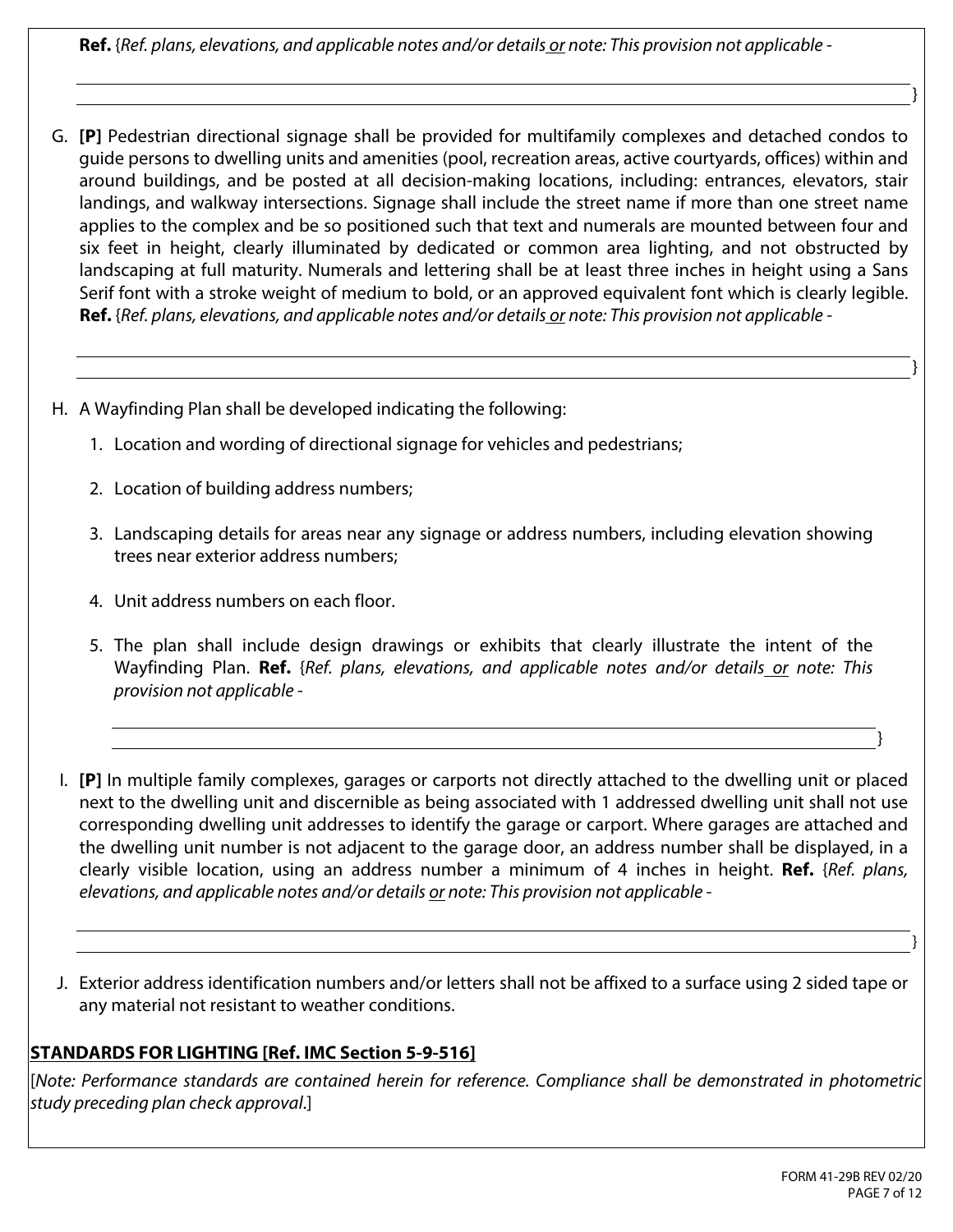- **(\*)** Single-family dwelling units, garages, motor courts, and tracts of homes shall conform to the following lighting standards:
	- A. **[P]** All garage doors shall have a light fixture that is capable of illuminating the door. Garage doors accessed from alleys are to have vandal resistant light fixtures. **Ref.** {*Ref. plans, elevations, and applicable notes and/or details or note: This provision is not applicable -*
	- B. Private streets, alleys, and fire department required roadways designed for use only in emergency situations shall be illuminated using the same standards as established for public thoroughfares.
	- C. Off street parking spaces, or parking spaces not within the roadway, or motor courts serving at least three homes, shall be illuminated with a minimum maintained 0.50 foot-candles of light on the ground level during the hours of darkness.
	- D. Model home temporary parking lots shall be illuminated with a minimum maintained 0.50 foot-candles of light on the ground surface during the hours of operation and one hour thereafter.
	- E. Accessible luminaires utilized to meet requirements of this section shall have fully enclosed vandal resistant light fixtures and a minimum of 78 inches in height above the driving surface. Light fixtures shall be deemed accessible if mounted within 15 feet vertically or 6 feet horizontally from any accessible surface or any adjoining roof, balcony, landing, stair tread, platform, or similar structure.
	- F. The light source utilized to comply with this section to meet parking and drive surface lighting shall have a rated average bulb life of not less than 12,000 hours.
	- G. **[P]** A site plan shall be provided showing buildings and common areas required to be illuminated including tree landscaping, tree legend, fixture schedule, mounting height, lighting ratio, and point-bypoint photometric calculation of the required light levels. Foot-candles shall be measured at grade on a horizontal plane and conform to a uniformity ratio of 6:1 maximum/minimum. Landscaping shall not be planted so as to obscure required light levels with light fixtures exceeding 8 feet in height installed at least 2 feet from the tree's canopy at 70 percent maturity. {*Ref. plans, elevations, and applicable notes and/or details or note: This provision is not applicable -*
	- H. The required light source shall be controlled by a photocell device or a timeclock with an astronomic feature.
	- I. Flag lots with a driveway to at least three homes, only on one side of the driveway, shall be illuminated as follows:
		- 1. Bollard lights at least 42 inches in height or pole lights with shields, if necessary to block light into adjacent homes, and be illuminated with a minimum maintained 0.25 foot-candles of light on the ground level during the hours of darkness; or
		- 2. A garage door light fixture, with an LED light emitting a minimum 1200 lumens of light and controlled by a photocell or astronomical clock.
	- J. Common area sidewalks, not directly adjacent to roadways, shall be illuminated with a minimum maintained 0.25 foot-candles of light on the ground level during the hours of darkness.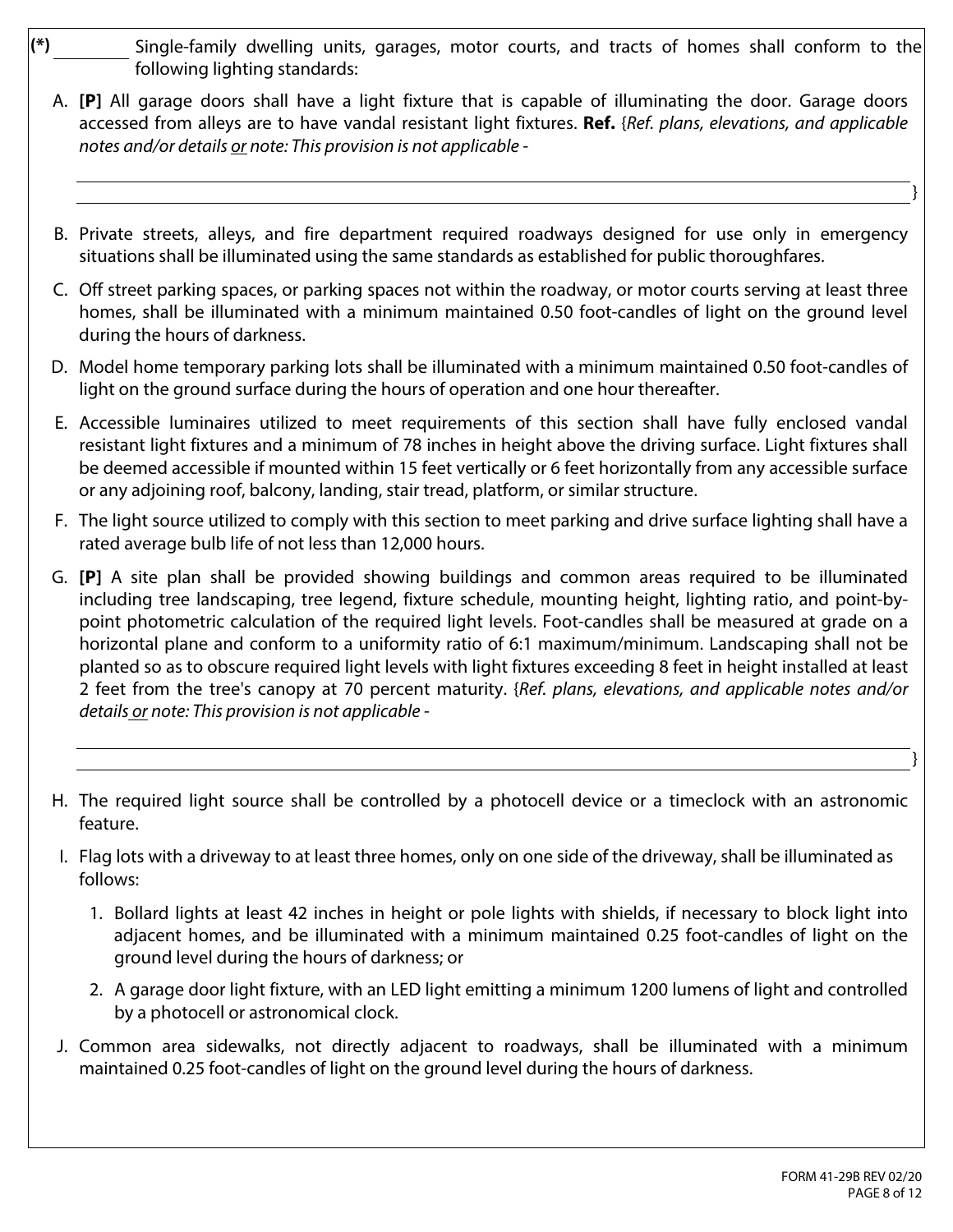- **(\*)** Multiple-family buildings, carports, parking areas, driveways, and walking surfaces shall conform to the following lighting standards:
	- A. All vehicular drive surfaces, open parking areas and carports shall be illuminated with a minimum maintained 1 foot-candle of light at ground level during the hours of darkness. *Exceptions:* 
		- 1. A residential drive aisle may be illuminated with a minimum maintained 0.50 foot-candles of light on the ground level during the hours of darkness, if it is no wider than 30 feet, has buildings on each side of it and pedestrian circulation routes are not part of this aisle.
		- 2. Model home temporary parking lots may be illuminated with a minimum maintained 0.50 footcandles of light on the ground surface during the hours of operation and one hour thereafter.
	- B. All exterior common area pedestrian walkways and recreation areas shall be illuminated with a minimum maintained 1/4 foot-candle of light at ground level during the hours of darkness.
	- C. Open stairways and enclosed common area corridors shall be illuminated with a minimum maintained 1 foot-candle of light on all landings and stair treads during the hours of darkness. Enclosed stairways shall be illuminated at all times with a minimum maintained 1 foot-candle of light on all landings and stair treads.
	- D. Cluster mailboxes, trash enclosures/areas, vending machines, and public phones located on the exterior shall be illuminated with a minimum maintained 1 foot-candle of light, measured within a 5 foot radius at ground level, during the hours of darkness.
	- E. Recessed areas of building or fences, which have a minimum depth of 2 feet, a minimum height of 5 feet, and do not exceed 6 feet in width and are capable of human concealment, shall be illuminated with a minimum maintained 1/4 foot-candles of light at ground level during the hours of darkness. This requirement applies to defined recessed areas which are within 6 feet of the edge of designated walking surface with an unobstructed pathway to it, not hindered by walls or hedge row landscaping a minimum of 2 feet in height.
	- F. Accessible luminaires utilized to meet the requirements of this section shall have fully enclosedvandal resistant light fixtures and be not less than 3 feet in height from the walking surface when used to illuminate walkways and a minimum of 78 inches in height above the driving surface when illuminating surfaces associated with vehicles. Light fixtures shall be deemed accessible if mounted within 15 feet vertically or 6 feet horizontally from any accessible surface or any adjoining roof, balcony, landing, stair tread, platform, or similar structure.
	- G. The light source utilized to comply with this section to meet parking and drive surface lighting shall have a rated average bulb life of not less than 12,000 hours.
	- H. Light fixtures for open parking lots may utilize motion sensing occupancy devices to raise and lower the light levels based upon the presence of vehicles or people. The light level shall not be less than a minimum maintained 0.25 foot-candles of light at ground level when not occupied. The motion sensing device shall be adjusted to sense and activate a light when a vehicle or person is within 24 feet of the fixture.
	- I. **[P]** A site plan shall be provided showing buildings, parking areas, walkways, detailed landscaping with tree legend (if pole lights are used) and shrub legend (if bollards are used), fixture schedule, mounting height, lighting ratio and a point-by-point photometric calculation of the required light levels. lf a parking lot is equipped with an occupancy sensor, then a point-by-point photometric calculation is required to show it meets the required minimum level of light. Foot-candles shall be measured at grade on a horizontal plane and conform to a uniformity ratio of 6:1 average/minimum. Landscaping shall not be planted so as to obscure required light levels with light fixtures exceeding 8 feet in height installed at least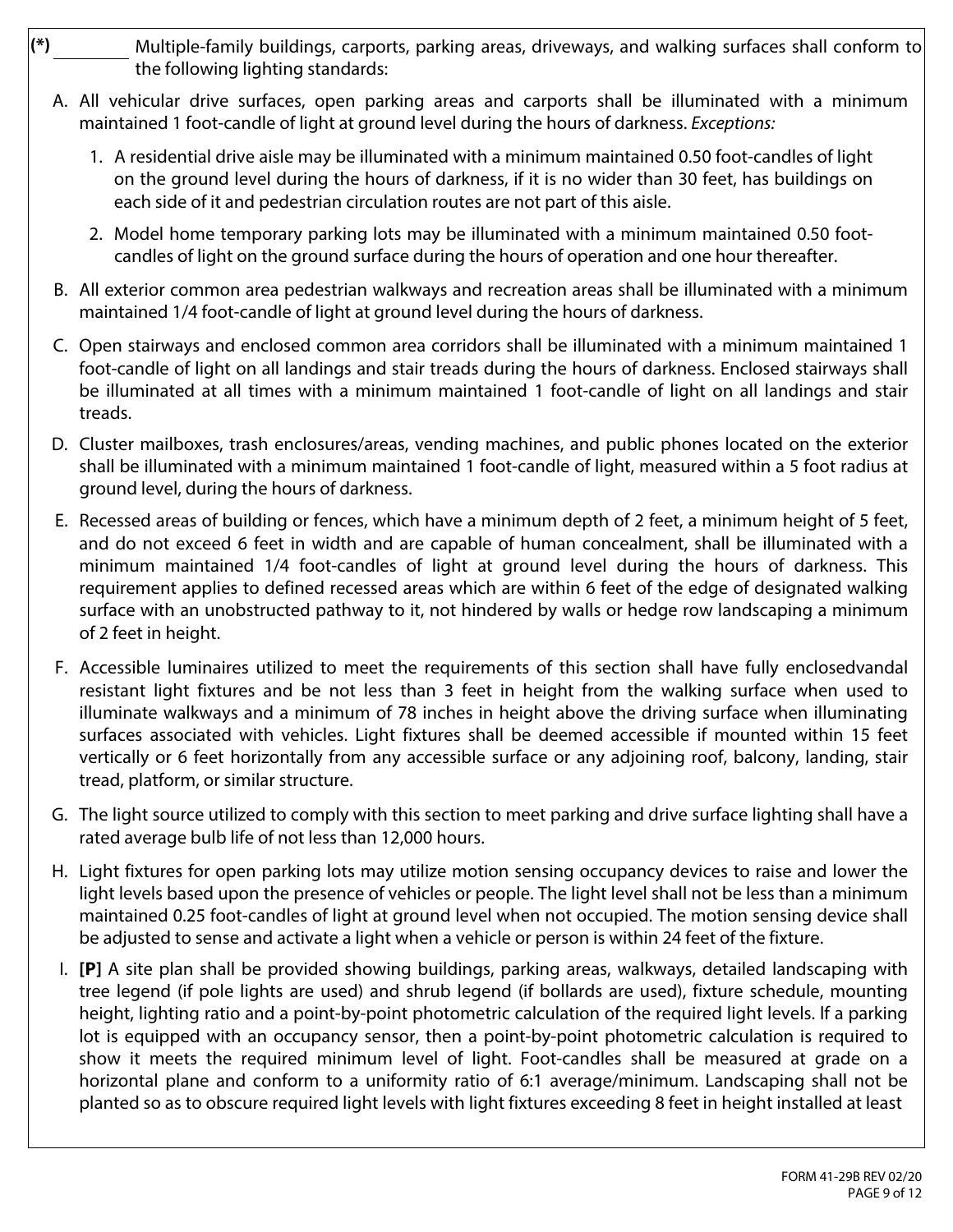2 feet from a tree's canopy at 70 percent maturity. **Ref.** {*Ref. plans, elevations, and applicable notes and/or details -* 

- J. The required light source shall be controlled by a photocell device or a timeclock with an astronomic feature.
- K. Priate streets, alleys, and Fire Department required roadways designed for use only in emergency situations shall be illuminated using the same standards as established for public thoroughfares.

#### **(\*) STANDARDS FOR COMMON AREA LAUNDRY ROOMS IN MULTI-FAMILY COMPLEXES [Ref. IMC Section 5-9-516]**

A. **[P]** Entry doors shall have:

- 1. A minimum 600 square-inch clear vision panel, in the upper half of the door.
- 2. Automatic, hydraulic door closures.
- 3. Self-locking door locks equipped with a dead-locking latch, allowing exiting by a single motion and openable from the inside without the use of a key or any special knowledge or effort.
- 4. Non-removable hinge pins for out-swinging doors to preclude removal of the door from the exterior by removing the hinge pins.
- 5. A latch protector consisting of minimum 1/8 inch-thick steel attached to the door's exterior with non-removable bolts from the exterior; It shall be 2 inches wide and extend a minimum of 5 inches above and below the strike opening and extend a minimum of 1 inch beyond the edge of the door; It shall have a metal anti-spread pin a minimum of 1/2 inch in length. **Ref.** {*Ref. plans, elevations, and applicable notes and/or details -*
- The laundry room shall be illuminated at all times with a minimum maintained 5 foot-candles of light at B. floor level, using a non-interruptible power source. There shall be no light switches inside the room that control light fixtures used to meet the lighting requirement.
- C. Any portion of an openable window which is within 8 feet vertically or 6 feet horizontally from any accessible surface or any adjoining roof, balcony, landing, stair tread, platform, or similar surface, or any climbable pole or tree, or any surface providing a foothold, shall be secured as follows:
	- 1. Windows shall not provide an opening greater than 96 square inches; or
	- 2. Transom windows opening at the top and hinged at the bottom may be utilized provided the bottom portion is not less than 6 feet from an exterior accessible surface. **Ref.** {*Ref. plans, elevations and applicable notes and/or details or note: This provision not applicable -*
- D. The entire laundry room shall be visible from the exterior along common area walking or driving surfaces. Perimeter windows and interior mirrors may be utilized to meet this requirement.

}

}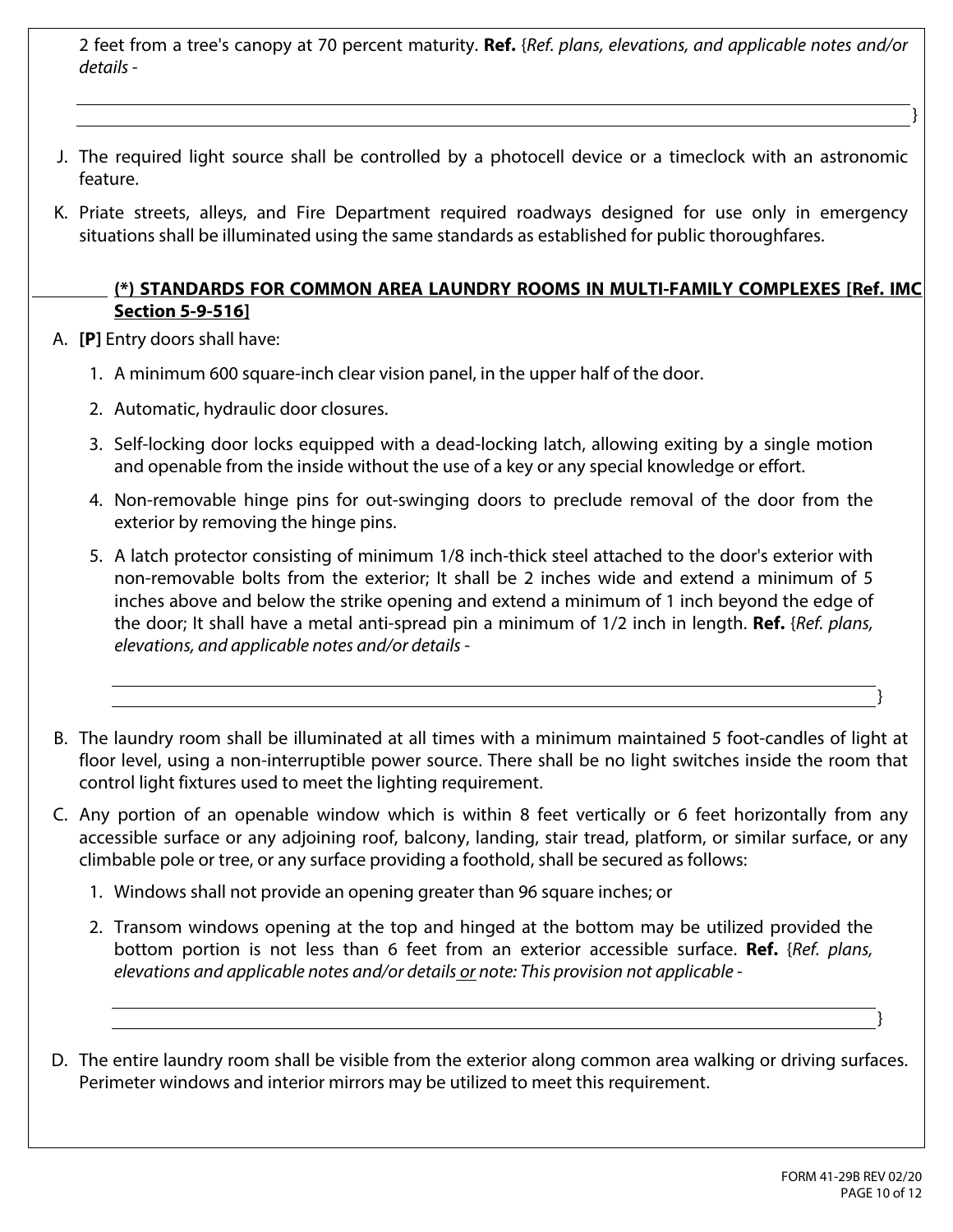E. Laundry rooms are to be located in high activity areas with natural surveillance opportunities, and not in remote or isolated locations.

#### **(\*) STANDARDS FOR MAILBOXES [Ref. IMC Section 5-9-516]**

**[P]** Mail boxes, not located within a room, in multi-family complexes are to be located in highly visible areas adjacent to common area activity amenities and not directly accessed from inside parking structures. Mail rooms are to have glass doors and/or windows to provide visibility into them from the surrounding area. The room is to be illuminated with a minimum maintained 5 foot-candles of light on the floor at all times. *{Ref. plans, elevations, and applicable notes and/or details-* 

## **(\*) GATES TO SIDE OR BACKYARDS [Ref. IMC Section 5-9-216]**

Except as part of a required egress system, gates to side or backyards are to be equipped with a latch capable of being locked with either a padlock or other mechanical locking device.

#### **TE (\*) STORAGE ROOMS AND CABINETS IN SHARED MULTIPLE FAMILY GARAGES OR PARKING FACILITIES [Ref. IMC Section 5-9-216]**

Multiple family garages or any shared residential parking facility with storage units/cabinets shall be protected as follows:

- A. Storage room doors shall comply with Section 5-9-517.A if standard swinging doors are utilized. *Exception:* Hollow steel doors may be a minimum of 18 U.S. gauge.
- B. Storage units utilizing storage cabinets installed above grade shall utilize non-removable door hinges from the exterior and a locking device which protects a padlock from being cut.

## **(\*) EMERGENCY ACCESS [Ref. IMC Section 5-9-519]**

- A. Private roads and parking areas or parking facilities when controlled by unmanned automated parking gates shall provide for police emergency access utilizing an approved radio controlled entry system and approved key switch device to be installed and designed as follows:
	- 1. The key switch control shall be installed at a height of 42 inches from finished driveway grade and a minimum of 15 feet from the entry/exit gate, and be located on the driver's side of the road or driveway. The key switch is to be accessible in such a manner as to not require a person to exit their vehicle to reach it; nor to require any back-up movements in order to enter/exit the gate. The key switch may be installed within a visitor telephone/intercom call box if meeting the above criteria. The control housing shall consist of heavy gauge metal, and be vandal and weather resistant and be mounted on a substantial structure such as a steel post, concrete, or masonry pedestal.
	- 2. Key switches shall be secured to the control housing telephone/intercom call box or parking ticket dispenser utilizing tamper resistant screws.
	- 3. Except for an open surface parking lot with less than 100 parking spaces, a radio controlled entry system shall be installed per city specifications.